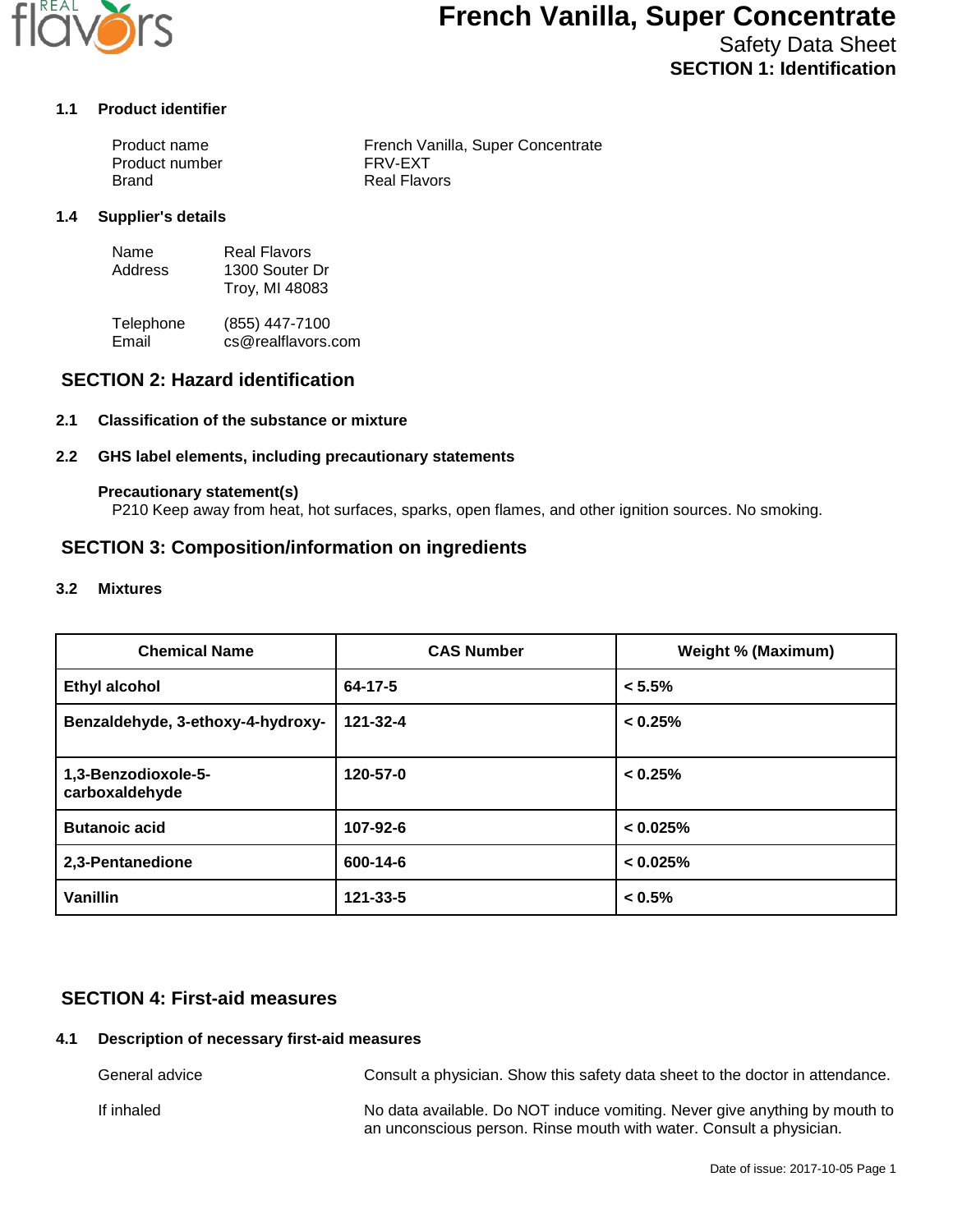

# **French Vanilla, Super Concentrate**

Safety Data Sheet

In case of skin contact Wash off with soap and plenty of water. Get medical

attention if symptoms occur.

In case of eye contact Rinse thoroughly with plenty of water for at least 15 minutes. Get medical attention if symptoms occur.

# **SECTION 5: Fire-fighting measures**

- **5.1 Suitable extinguishing media** Use extinguishing media appropriate for surrounding fire.
- **5.2 Specific hazards arising from the chemical** No data available.
- **5.3 Special protective actions for fire-fighters** Wear self-contained breathing apparatus for firefighting if necessary.

# **SECTION 6: Accidental release measures**

- **6.1 Personal precautions, protective equipment and emergency procedures** Use personal protective equipment. Avoid breathing vapours, mist or gas. Ensure adequate ventilation. Evacuate personnel to safe areas. For personal protection see section 8.
- **6.2 Environmental precautions** Prevent further leakage or spillage if safe to do so. Do not let product enter drains.
- **6.3 Methods and materials for containment and cleaning up**

Sweep up and shovel. Do not flush with water. Keep in suitable, closed containers for disposal. Contain spillage, soak up with non-combustible absorbent material, (e.g. sand, earth, diatomaceous earth, vermiculite) and transfer to a container for disposal according to local / national regulations (see section 13)

# **SECTION 7: Handling and storage**

### **7.1 Precautions for safe handling**

Avoid contact with skin and eyes. Avoid inhalation of vapour or mist. Use explosion-proof equipment. Keep away from sources of ignition - No smoking.Take measures to prevent the build up of electrostatic charge. For precautions see section 2.2.

### **7.2 Conditions for safe storage, including any incompatibilities**

Keep container tightly closed in a dry and well-ventilated place. Containers which are opened must be carefully resealed and kept upright to prevent leakage.

# **SECTION 8: Exposure controls/personal protection**

## **8.3 Individual protection measures, such as personal protective equipment (PPE)**

#### **Body protection**

Skin Protection: None required with normal household use. Industrial Setting: Protective gloves (for hands) and protective clothing are required where repeated or prolonged skin contact may occur.

#### **Respiratory protection**

No data available.

#### **Environmental exposure controls**

Do not let product enter drains.

# **SECTION 9: Physical and chemical properties**

**Information on basic physical and chemical properties**